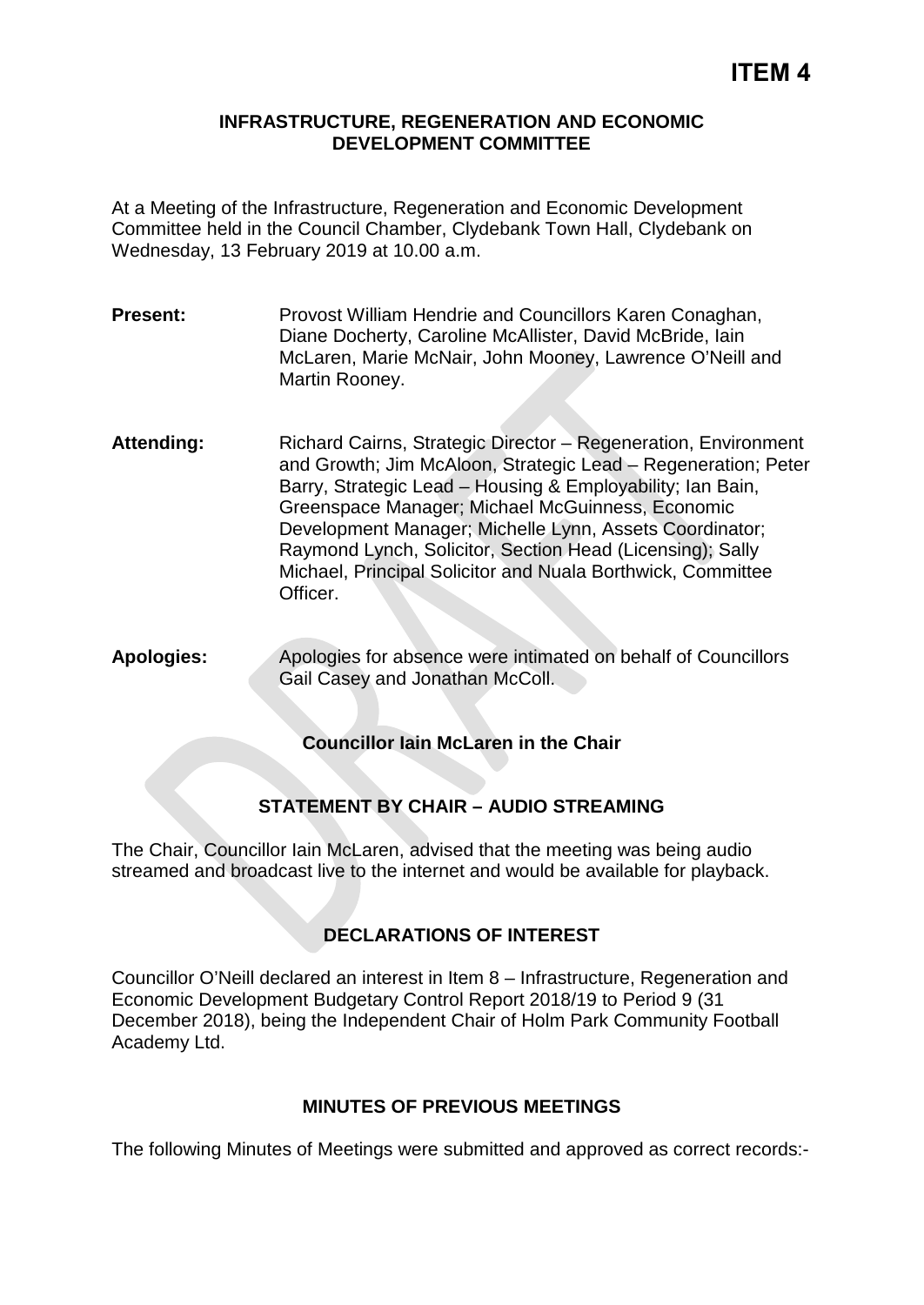- (1) Minutes of the Meeting of the Infrastructure, Regeneration and Economic Development Committee held on 21 November 2018; and
- (2) Minutes of the Special Meeting of the Infrastructure, Regeneration and Economic Development Committee held on 23 January 2019.

#### **OPEN FORUM**

The Committee noted that no open forum questions had been submitted by members of the public.

#### **PURCHASE OF LAND TO FACILITATE AN EXTENSION TO VALE OF LEVEN CEMETERY**

A report was submitted by the Strategic Lead – Regeneration advising on the outcome of investigations and negotiations for the purchase of a field to the south of Overton Road, Alexandria to allow the future expansion of the Vale of Leven cemetery.

After discussion and having heard the Greenspace Manager in further explanation and in answer to a Member's' question, the Committee agreed:-

- (1) to approve the purchase of the field to the south of Overton Road, Alexandria for a figure of £90,000 (Ninety Thousand Pounds);
- (2) to authorise the Strategic Lead Regeneration to conclude negotiations; and
- (3) to authorise the Strategic Lead Regulatory to conclude the transaction on such conditions as considered appropriate.

### **PROPOSED REVISALS TO THE MANAGEMENT RULES FOR THE ADMINISTRATION OF PUBLIC PARKS AND OPEN SPACES**

A report was submitted by the Strategic Lead – Regulatory seeking approval of the proposed changes to the Management Rules for the Administration of Public Parks and Open Spaces.

After discussion and having heard the Section Head (Licensing) – Regulatory and the Greenspace Manager in further explanation and in answer to Members' questions, the Committee agreed:-

(1) to approve, subject to any further amendments, the Management Rules for the Administration of Public Parks and Open Spaces, as detailed within the Appendix to this report; and